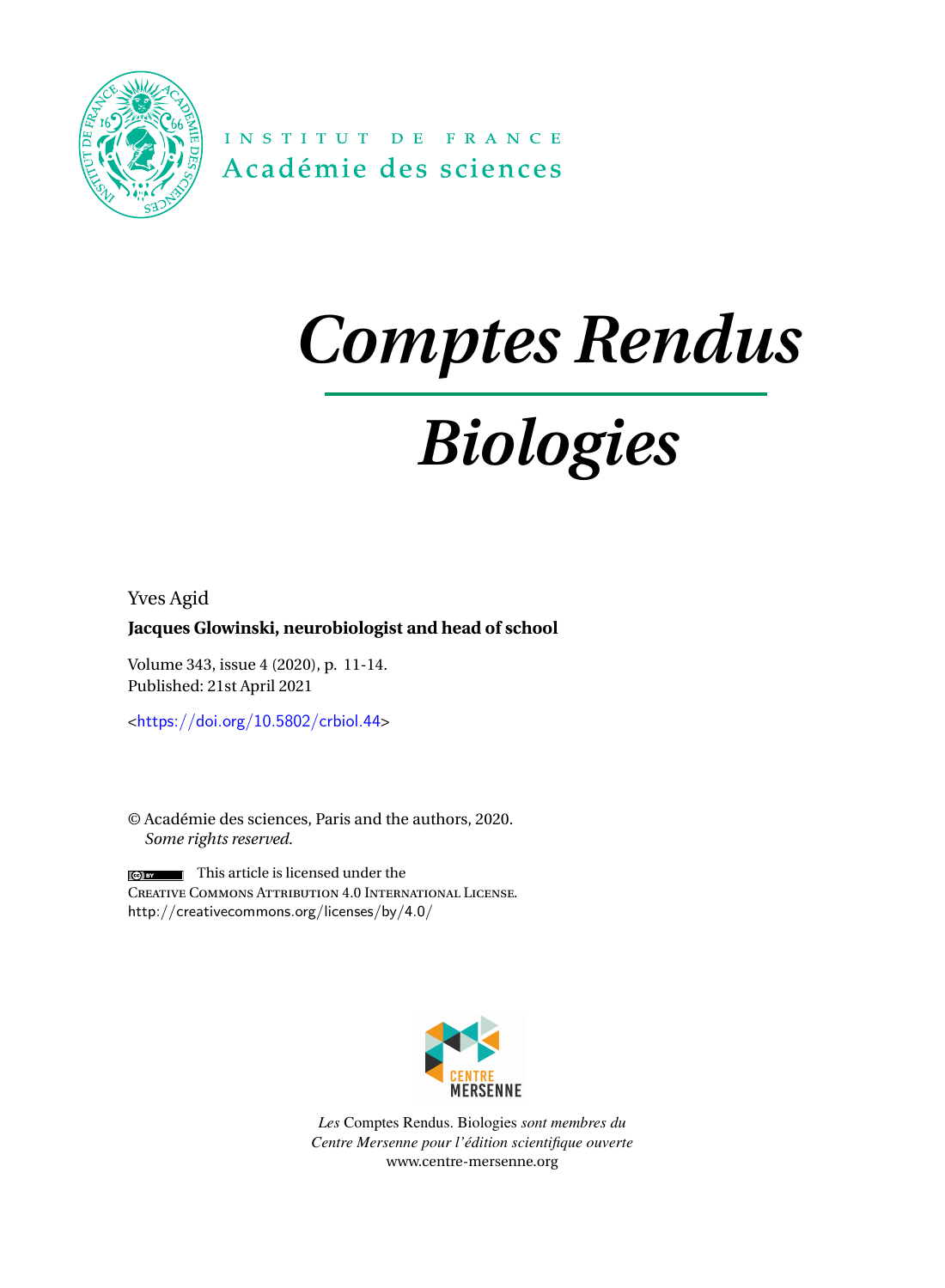

Biographical Notes / *Notices biographiques*

## Jacques Glowinski, neurobiologist and head of school

### *Jacques Glowinski, neurobiologiste et chef d'école*

**Yves Agid***<sup>a</sup>*

*a* Institut du Cerveau et de la Moelle, GH Pitié-Salpêtrière, 47 Boulevard de l'Hôpital, 75013, Paris, France *E-mail:* [yves.agid@icm-institute.org](mailto:yves.agid@icm-institute.org)

*Manuscript received and accepted 16th February 2021.*



Scientists around the world, and especially members of the Academy of Sciences, are reeling from the sudden, unexpected disappearance of Jacques Glowinski on November 4, 2020, at the age of 84. For those who were close to him and all those who knew him, it was an immense sadness.

There are many great scientists. This was particularly the case when neurobiology was being born in France in the 1970s. We cannot fail to mention the names of Jean-Pierre Changeux, Jean-Charles Schwartz, Michel Le Moal, and many others, who, at the time, were the leaders of the discipline. So why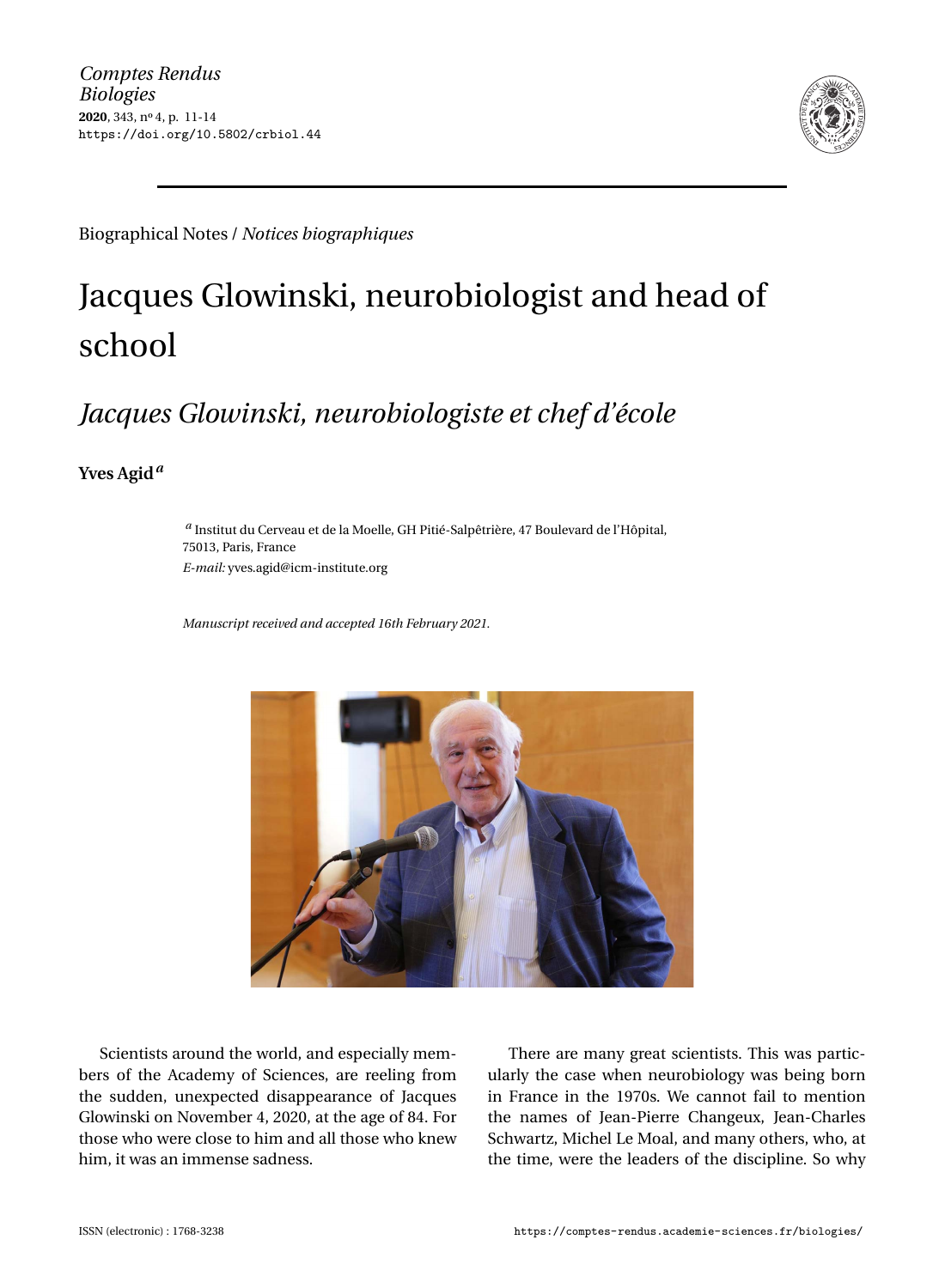was Jacques Glowinski a scientist out of the ordinary? We can propose three main reasons.

First, he had acquired a vision of science in general and neuroscience in particular. A staunch defender of fundamental research, he made countless discoveries since the creation of his laboratory at the Collège de France in 1965. For example, the deciphering of the mechanisms of synthesis, capture, release and action of neurotransmitters at the synapse level, using catecholamines as a model; the discovery of the role of several neurotransmitter systems, in particular dopaminergic neurons, which are known to be deficient or excessively active in many neuropsychiatric conditions, such as Parkinson's disease or the vast field of schizophrenia; the anticipation, alongside neurons, of the role of glial cells in cellular interactions; the opening towards physiology, with a biochemical and electro-physiological approach to the role of the basal ganglia in automatic behavior. One can imagine, at the time, the influence of this work on a whole generation of scientific researchers, neurologists and psychiatrists.

He owed this scientific success in part to his extraordinary sense of experimentation. This is where he excelled. He was an ingenious experimenter, knowing how to fabricate realities from details. Was it his training as a pharmacist or his time in the laboratory of Julius Axelrod, the Nobel Prize winner who began his career as a technician in the United States? Whatever, he had a talent all his own for building an experiment, analyzing the results, looking for biases, finding the answers, imagining the next experiment. This ingenuity led him to gradually build the techniques necessary to answer the questions he was asking himself. Not, as we tend to do too often today, in science as in medicine, to apply the fashionable method to the questions of the moment, but to imagine new methods to solve and discover.

One can understand the attraction he exerted over a whole generation, which made him a school leader in the field of pharmacology and biochemistry of the nervous system. How? By living research as a collective, intellectual and emotional undertaking, always with respect for each person, without distinction of rank or function. How many people have spread out into the discipline of neurobiology by creating their own neuroscience schools in Paris, Bordeaux, Marseille, ... Los Angeles and elsewhere? His influence has perhaps been even greater in the clinical field. Certainly in the discipline of neurology, where the same rigor has been applied to discover various mechanisms at the origin of several neurodegenerative diseases. Also, in psychiatry, where the use of neuropharmacological tools was at the origin of a new conception of the nosography of psychiatric diseases.

These successes had another foundation: Jacques was, by nature, a builder, an entrepreneur and a pragmatist. A talent that he exploited by opening up very quickly to industrial research, which was unusual at the time, and that he put to use at the service of the community. At the service of the general interest. This is how he contributed to building a community of men and women who went beyond individuality: he participated in countless scientific committees to boost research, in particular at the Inserm Scientific Management College alongside Philippe Lazar; he wrote numerous reports, notably on the creation of Neuropoles, or the design of the vast Saclay campus; he restructured the Collège de France, of which he was professor and then Administrator, with its repercussions in terms of structure, functioning, and human interaction. This was an unexpected aspect of his personality that developed later. He had, indeed, a passion for architecture. He conceived of building or transforming places, by analogy, just as he imagined how the brain functions. He did not consider himself a scholar, which did not prevent him from perceiving his research activity as integrated into a vision of the society of the future. He was open to medicine, to scientific policy, to great works, but also to the humanities. A curious combination of scientific relentlessness and eclecticism, which he owed to his personality.

Jacques Glowinski was a pure product of the French republican school. Coming from a modest background, he was apparently a good student. He was a tireless worker, who knew how to train others. Always on the side of the weakest, he had something of a militant, but without a rigid ideology. He was uncomfortable with the honors that rightly crowned a spectacular career. In spite of his childish laughter and "jokes", he had a great sensitivity, both generous and mischievous, which could be recognized by his warm and piercing look. Hence his charisma, with its charming ambivalence: open-mindedness and tenacity, unassuming modesty and ambition to move forward, sharing ideas and personal commitment, a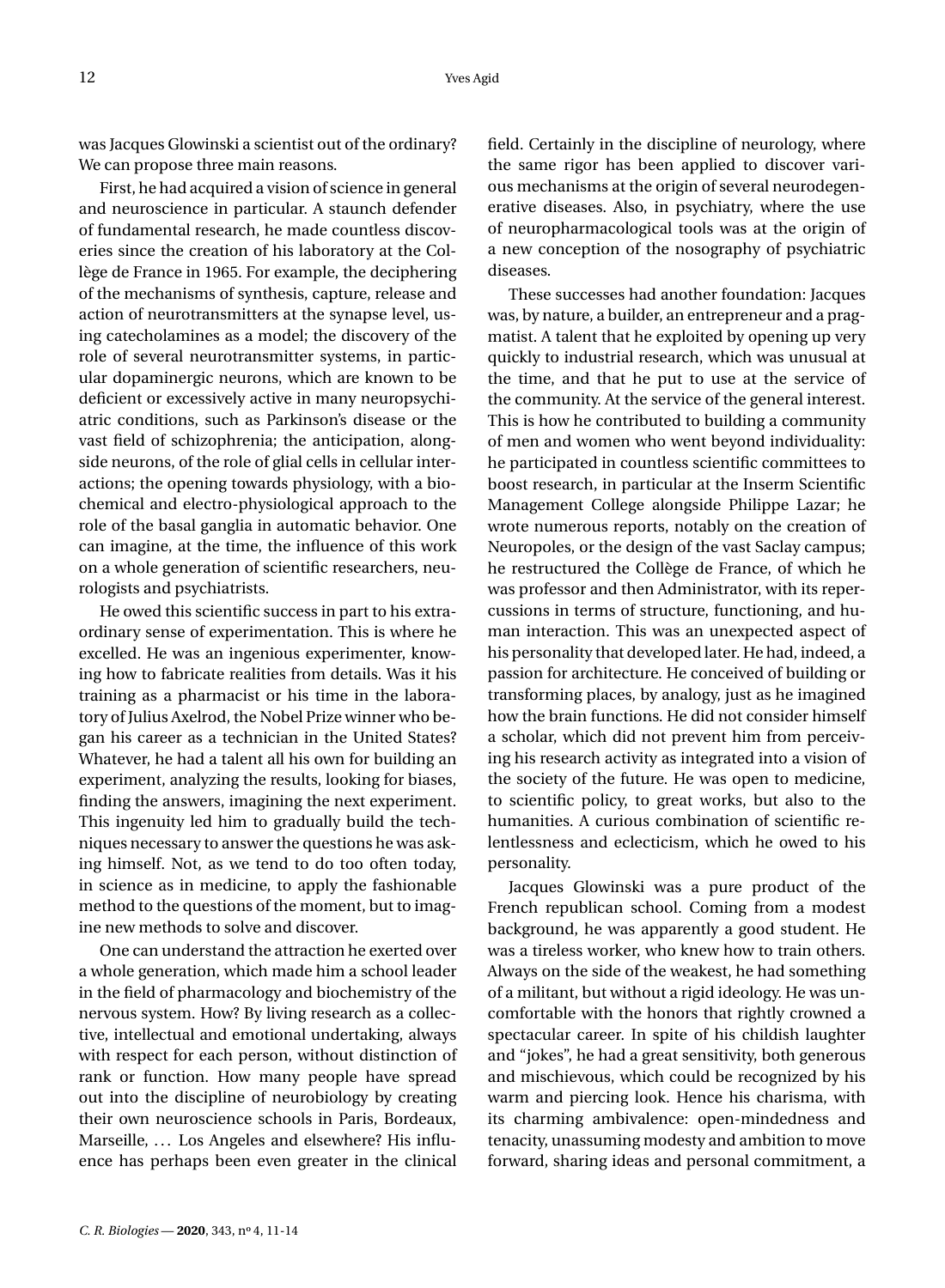sense of friendship and independence in decisionmaking.

Jacques Glowinski will figure as a pioneer of neurobiology in the history of science, a loved one for all

### *French version*

Les scientifiques du monde entier, et plus particulièrement les membres de l'Académie des sciences, sont éprouvés par la disparition brutale, inattendue, de Jacques Glowinski le 4 novembre 2020, à l'âge de 84 ans. Pour ceux qui étaient ses proches et tous ceux qui l'ont connu, ce fut une immense tristesse.

Des grands scientifiques, il y en a beaucoup. C'était en particulier le cas au moment où naissait la neurobiologie en France dans les années 1970. On ne peut pas ne pas évoquer les noms de Jean-Pierre Changeux, Jean-Charles Schwartz, Michel Le Moal, et bien d'autres, qui, à l'époque, étaient les leaders de la discipline. Alors, en quoi Jacques Glowinski étaitil un scientifique qui sortait de l'ordinaire ? On peut proposer trois raisons essentielles.

D'abord, il avait acquis une vision sur la science en général et sur les neurosciences en particulier. Défenseur acharné de la recherche fondamentale, on ne compte plus les découvertes qui se sont égrenées depuis la création de son laboratoire au Collège de France en 1965. Par exemple, le décryptage des mécanismes de la synthèse, de la capture, de la libération, et de l'action des neurotransmetteurs au niveau de la synapse, avec pour modèle les catécholamines; la découverte du rôle de plusieurs systèmes de neurotransmetteurs, en particulier les neurones dopaminergiques dont on sait la déficience ou l'excès d'activité dans de nombreuses affections neuropsychiatriques, telles que les maladies de Parkinson ou le vaste champ de la schizophrénie; l'anticipation, à côté des neurones, du rôle des cellules gliales dans les interactions cellulaires; l'ouverture vers la physiologie, avec une approche biochimique et électrophysiologique du rôle des noyaux gris centraux dans les comportements automatiques. On peut imaginer, à l'époque, l'influence de ces travaux sur une génération entière de chercheurs scientifiques, de neurologues et de psychiatres.

Cette réussite scientifique, il la devait pour partie à son extraordinaire sens de l'expérimentation. C'est là qu'il excellait. C'était un expérimentateur inof us. On behalf of the Academy of sciences, we wish to express our deep sadness to his wife, Isabelle, his son Stéphane, and his entire family, and to extend our warm and friendly sympathy.

génieux, sachant fabriquer des réalités à partir des détails. Était-ce sa formation de pharmacien ou son passage dans le laboratoire de Julius Axelrod, Prix Nobel qui avait commencé sa carrière comme technicien aux États-Unis ? Sans doute, mais il avait surtout un talent bien à lui pour construire une expérience, pour en analyser les résultats, pour en chercher les biais, trouver les réponses, imaginer la « manip » suivante. Cette ingéniosité l'a amené à bâtir au fur et à mesure les techniques nécessaires pour répondre aux questions qu'il se posait. Non pas, comme on tend à le faire trop souvent aujourd'hui, en science comme en médecine, à appliquer la méthode à la mode aux questions du moment, mais à imaginer de nouvelles méthodes pour résoudre et découvrir.

On peut comprendre l'attrait qu'il a exercé sur toute une génération, ce qui a fait de lui un Chef d'école dans le domaine de la pharmacologie et de la biochimie du système nerveux. Comment ? En vivant la recherche comme une entreprise collective, intellectuelle et affective, toujours avec le respect de chacun, sans distinction de grade ou de fonction. Combien sont-ils, ceux qui ont essaimé dans la discipline de neurobiologie, en créant eux-mêmes une école de neurosciences à Paris, à Bordeaux, à Marseille, Los Angeles et ailleurs ? Son influence a peut-être été encore plus grande en clinique. Certainement dans la discipline de neurologie, où la même rigueur s'est appliquée à découvrir par la suite divers mécanismes à l'origine de plusieurs maladies neurodégénératives. Aussi, en psychiatrie, où l'outil neuropharmacologique fut à l'origine d'une conception nouvelle de la nosographie des maladies psychiatriques.

Ces succès avaient un autre fondement : Jacques était, de nature, un bâtisseur, un entrepreneur, un pragmatique. Un talent qu'il a exploité en s'ouvrant très vite vers la recherche industrielle, ce qui était inhabituel à l'époque, et qu'il a mis au service de la collectivité. Au service de l'intérêt général. C'est ainsi qu'il a contribué à construire une communauté d'hommes et de femmes qui dépassait les